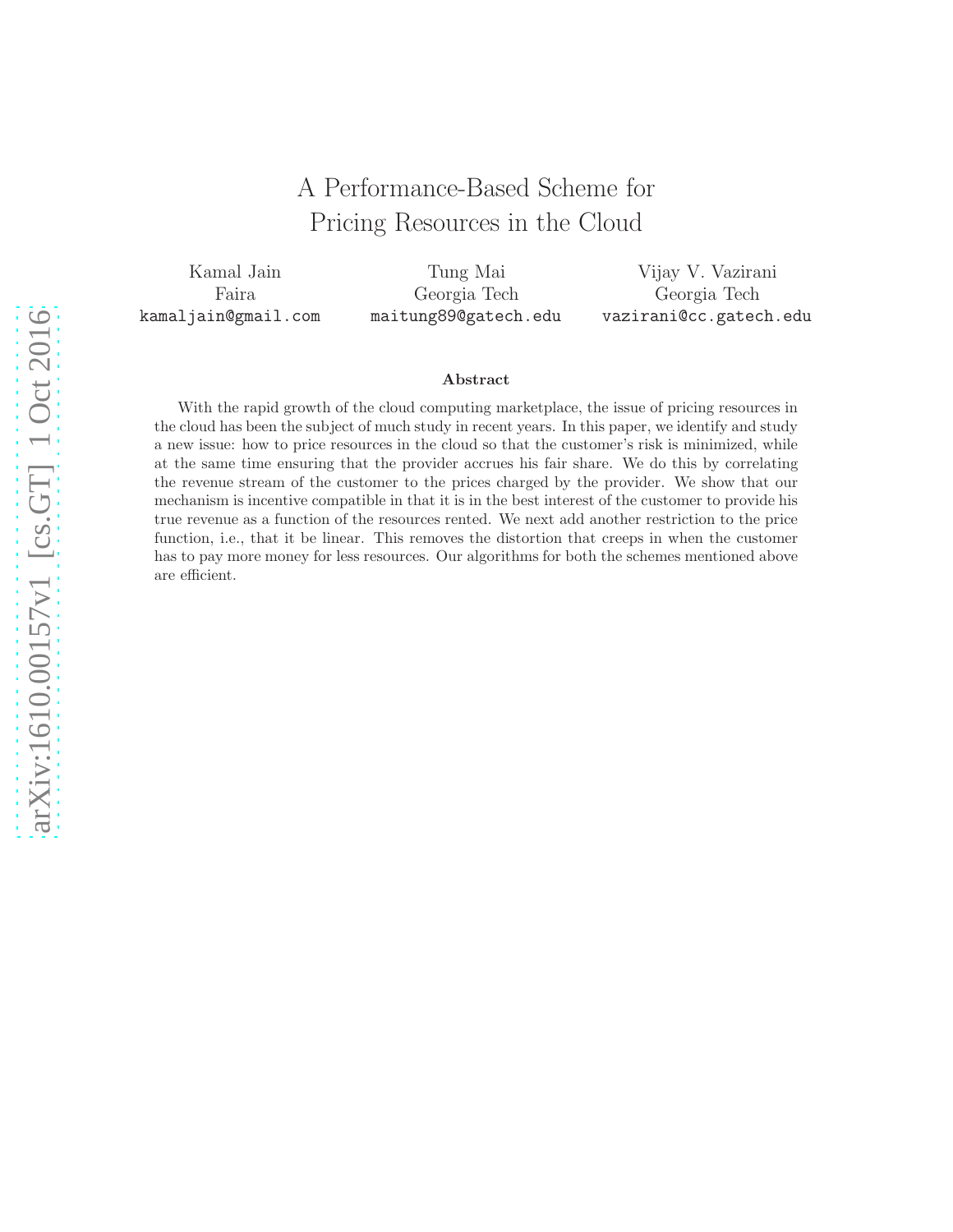### 1 Introduction

The cloud computing marketplace is the fastest growing market on the Internet today [\[3,](#page-11-0) [11\]](#page-11-1). Indeed, with most large companies rapidly moving their computation into the cloud and startups following suit, most projections predict that this market will dwarf all other Internet markets, including the multi-billion dollar Adwords market of search engine companies [\[11\]](#page-11-1). Markets on the Internet form a sizable fraction of the economy. They are characterized not only by their huge size and easy scalability, but also by their innovativeness, e.g., markets such as the Adwords market and auction markets of eBay and Yahoo! are based on very different economic principles than traditional markets. In keeping with these trends and their massive success, it is quintessential to understand the idiosyncrasies of the cloud computing market and design mechanisms for its efficient operation. Indeed, in recent years many researchers have studied the issue of pricing resources in the cloud (see Section [1.1\)](#page-2-0).

In this paper, we propose a performance-based pricing scheme for resources in the cloud. Assume that Amazon is providing resources in the cloud and a small startup, say X, is one of its customers. The revenue stream of X is neither steady nor predictable and hence its profits — and losses fluctuate considerably over time. In the face of these realities, an important consideration for it is to ensure that its losses do not mount up to the extent that it goes bankrupt. The question we address in this paper is whether Amazon can adopt a pricing scheme that minimizes the risk of X going under. Our pricing scheme enables Amazon to trade away company X's risk while at the same time ensuring that its expected revenue is not hurt. Indeed, if company X survives as a result of lower risk, Amazon's expected revenue will only increase in the long run. The fluctuations in Amazon's revenue may increase as a result of our pricing mechanism; however, since it is a very large company and deals with numerous customers at the same time, this will not be of much consequence to it. Our mechanism involves correlating the prices that Amazon charges to the revenue stream, i.e., performance, of company X. Although this idea and its details were conceived in the context of cloud computing, it can be easily be seen to be quite general and applicable to many other situations in which customers rent resources whose amounts vary frequently.

The *Elastic Cloud Computing (EC2)* market of Amazon is the biggest provider of cloud computing resources today, with other big players being Microsoft and IBM. The EC2 market rents out a number of different types of resources – virtual machines (VM) with different kinds of capabilities, e.g., compute optimized, storage optimized, memory optimized and general purpose. We note that at present, Amazon and other providers use fairly straightforward mechanisms for renting out these resources, e.g., EC2 rents out resources in one of three ways [\[13\]](#page-11-2). The first is Pay-As-You-Go (PAYG) under which the user has full flexibility to use any resources at the time they are needed. The second is a Reserve market under which the user books resources in advance, and the third is the spot market under which all resources not currently in use by customers of the first two categories are allocated via an auction – Amazon announces rates of renting, which change as demand and supply change, and customers who bid more than the rate get the resource but are evicted as soon as the rate exceeds their bid (giving them a couple of minutes to save their data). The rates charged are decreasing across these three methods, with the ratio of the first and the third being as high as a factor of five. Clearly, as this market grows in size and complexity, better mechanisms that are steeped in sound economic theory and the theory of algorithms will be called for.

Currently, the market of cloud computing is dominated by a few big players and hence oligopolistic pricing applies, i.e., prices are higher than competitive prices. However, as more companies rent resources in the cloud, this will become a commodity market with very low profit margins. The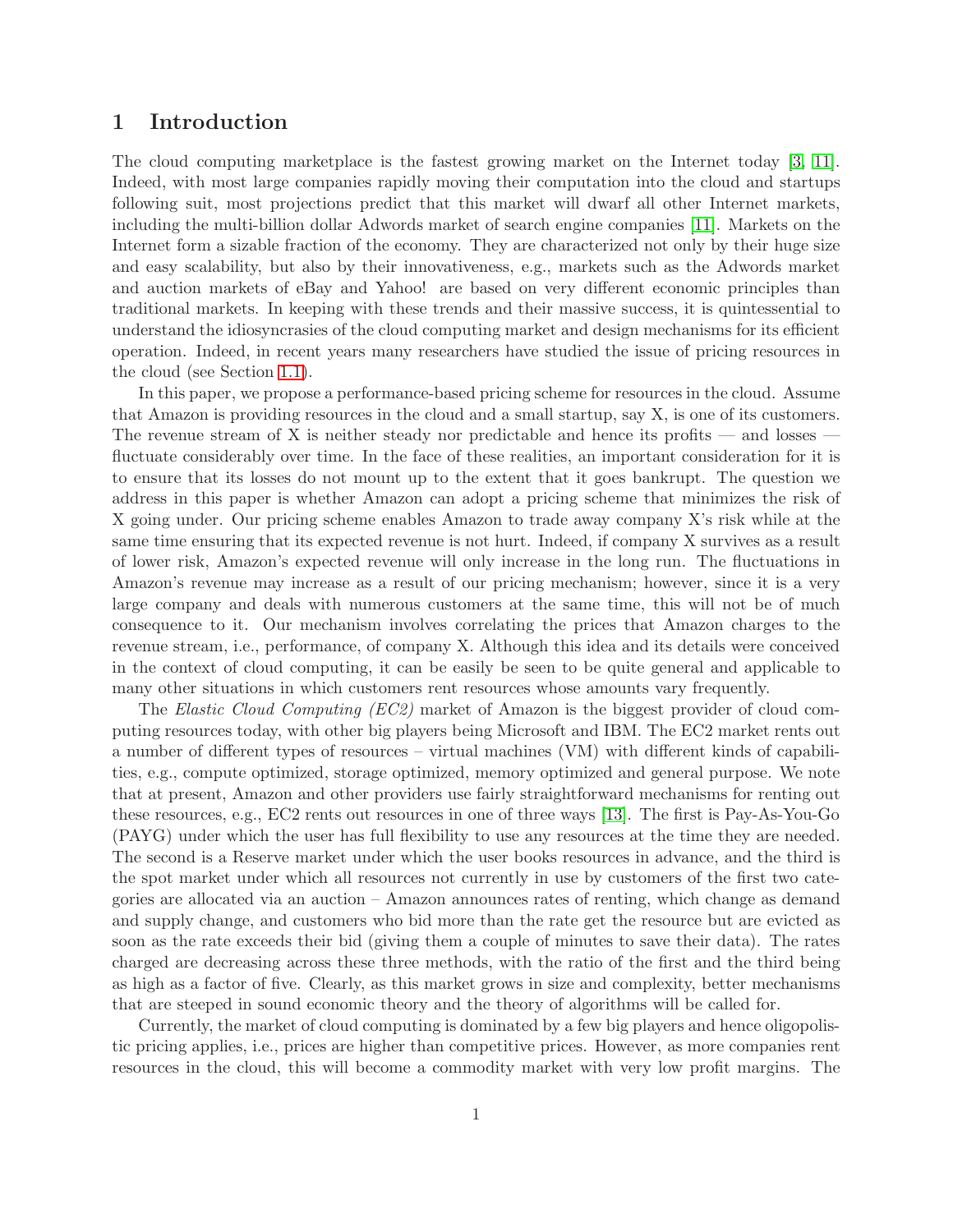way out of this for companies is to offer value-added services, smart pricing being one of them.

The power of pricing mechanisms is well explored in economics, and it is well understood for the case of equilibrium pricing, which are prices under which there is parity between demand and supply [\[17,](#page-11-3) [16\]](#page-11-4). It is known that this method allocates resources efficiently since prices send strong signals about what is wanted and what is not, and it prevents artificial scarcity of goods while at the same time ensuring that goods that are truly scarce are conserved. Hence it is beneficial to both consumers and producers. An equilibrium-based mechanism for replacing the spot market for cloud computing resources is proposed in [\[12\]](#page-11-5).

#### <span id="page-2-0"></span>1.1 Related work

As mentioned above, many researchers have studied the issue of pricing resources in the cloud, e.g., see [\[15,](#page-11-6) [1,](#page-11-7) [18,](#page-11-8) [2,](#page-11-9) [3,](#page-11-0) [20,](#page-12-0) [14,](#page-11-10) [5,](#page-11-11) [9,](#page-11-12) [4,](#page-11-13) [6\]](#page-11-14). We describe several of these issues below. We note however that the issue identified and studied in this paper is very different from these.

The three tiered market of EC2 described above is sometimes viewed as the use of price discrimination, a well-studied mechanism in economics [\[17,](#page-11-3) [16\]](#page-11-4). The idea here is that by a small differentiation in the product sold, one can distinguish between customers who can pay a lot from those who cannot. A very successful use of this concept arises in airline ticket sales, where by imposing conditions like Saturday overnight stay, the airlines can distinguish between business travelers and casual travelers and hence charge them different fares. Of course, in the three tiers described above for EC2, the nature of services offered is quite different and one can argue that different rates should apply. However, a ratio of five-to-one on the price charged smacks of the use of price discrimination.

Another issue explored in pricing is whether cloud resources should be rented on a metered basis or on a flat fee basis. In the past, very prominent industries went from one extreme to the other as the industry grew and the cost of basic resources dropped, a case in point being telephone charges [\[19\]](#page-12-1), which started in a strict metered manner, with a small fee for connection, to the current flat charges. In the case of cloud resources, metered charges make the most sense at present; however, as computing, storage and bandwidth costs drop, it is conceivable that pricing will take a hybrid form of some kind.

At present, three very distinct resources are rented in the cloud: computing power, storage and bandwidth. An issue being studied is whether these three resources should be rented separately or in suitable bundles.

#### 1.2 Our results and techniques

As stated above, we provide a pricing scheme which enables Amazon to trade away the risk experienced by company X without decreasing its own expected revenue. We furthermore show that our scheme is incentive compatible.

The scheme is as follows. Company X declares to Amazon the number,  $m$ , of types of resources it may rent and the set of possible resources which it may rent. For each combination of resources it may rent on a day, it also provides Amazon with the revenue it will accrue on that day (we show that it is in company X's best interest to reveal this information correctly). Amazon and company X jointly agree on the probability distribution from which its requests arrive, by observing historical data. Hence, Amazon knows the expected daily cost X should be charged for renting the resources. The question is what is the most effective way for Amazon to retrieve this cost.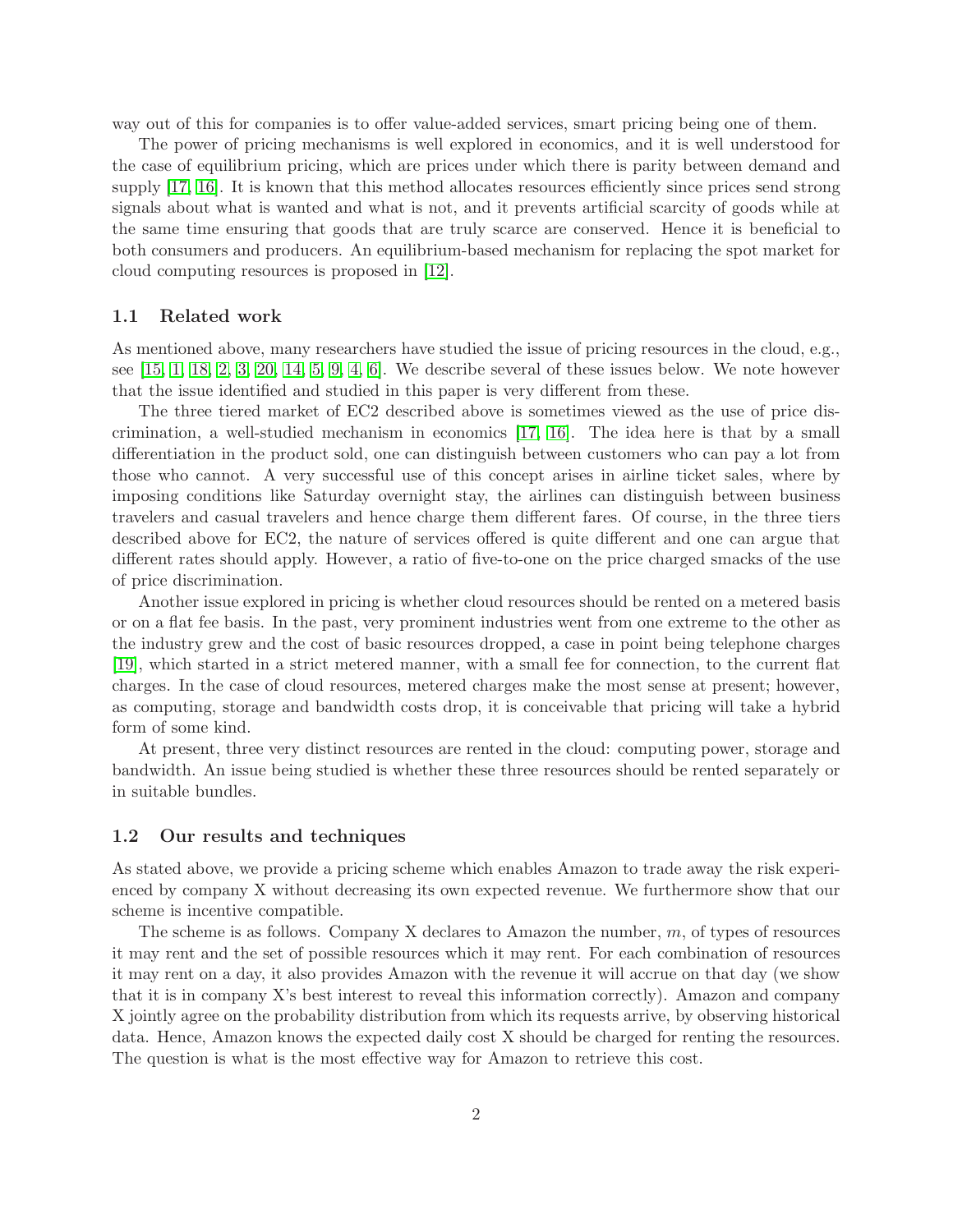We give a scheme whereby Amazon is able to retrieve this cost in such a way that the daily variance in the profit of X, i.e., the difference of revenue and price paid, is minimized. Indeed, our scheme simultaneously minimizes not only the second moment of deviation from mean profit but also the  $\rho$ -th moment, for any  $\rho > 1$ . Moreover we show that such a function is unique it also maximizes the minimum profit of X. We note that there are numerous definitions of risk, without there being a single standard one. Our scheme minimizes risk for all definitions of risk referred to in the previous claim. It also ensures that prices and the profit are always non-negative. Our algorithm is linear time, modulo log factors. We provide an intuitive description of our algorithm using the idea of filling water in a trough with a warped bottom.

We next add another restriction to the price function, i.e., that it be linear. This removes the distortion that creeps in when the customer has to pay more money for less resources. Once again we ensure that prices are non-negative. Our algorithm involves lifting the points (revenue as a function of resources rented) into a higher dimensional space so that the function being handled is homogeneous and hence each point can be given an appropriate weight. The algorithm then makes just one call to a non-negative least squares solver, for which highly optimized implementations are available, on the set of preprocessed points.

## 2 An insightful example

In this section, we give a simple example that captures the essence of our idea. Consider a business model involving two agents, in which agent A has a fair coin and provides a "coin toss service" for agent B. Specifically, agent B pays \$1 to agent A for a coin toss and earns \$3 from an outside source if it comes up head and \$0 if it comes up tails. Clearly, the business is profitable for agent B since he makes 50 cents per toss in expectation. However, there is a risk that he might lose a considerable amount of money if he gets a string of tails. Even worse, if his budget is small, he might go bankrupt and cannot keep the business running. Such an outcome is also undesirable for A since he loses a customer.

To deal with this issue, A comes up with an alternative pricing scheme that is favorable for both agents. The proposed scheme is that instead of charging \$1 for each toss, he will charge \$2 for a head and nothing for a tail. As a consequence, B will gain \$1 if a head shows up, and lose nothing if a tail shows up. Although he still makes a profit of 50 cents per toss in expectation, the business is now risk-free for him in the sense that he never loses money. From agent A's point of view, the proposed scheme is also beneficial for him in the long run despite the fact that there is no guarantee of making \$1 per toss. The reason is that he will have B as his customer forever and still make \$1 per toss in expectation.

Note that in the above example, we assume that A can generate coin tosses at no cost. However, if there is a cost and the cost is insignificant compared to A's budget, it can be seen that the scheme is still favorable to him by a similar argument. Another remark is that if we insist that all prices must be non-negative and the variance on profit of B is minimized then the proposed pricing scheme is unique. Later on, we will show that such prices can be computed algorithmically and that they give an even stronger guarantee on the profit of B.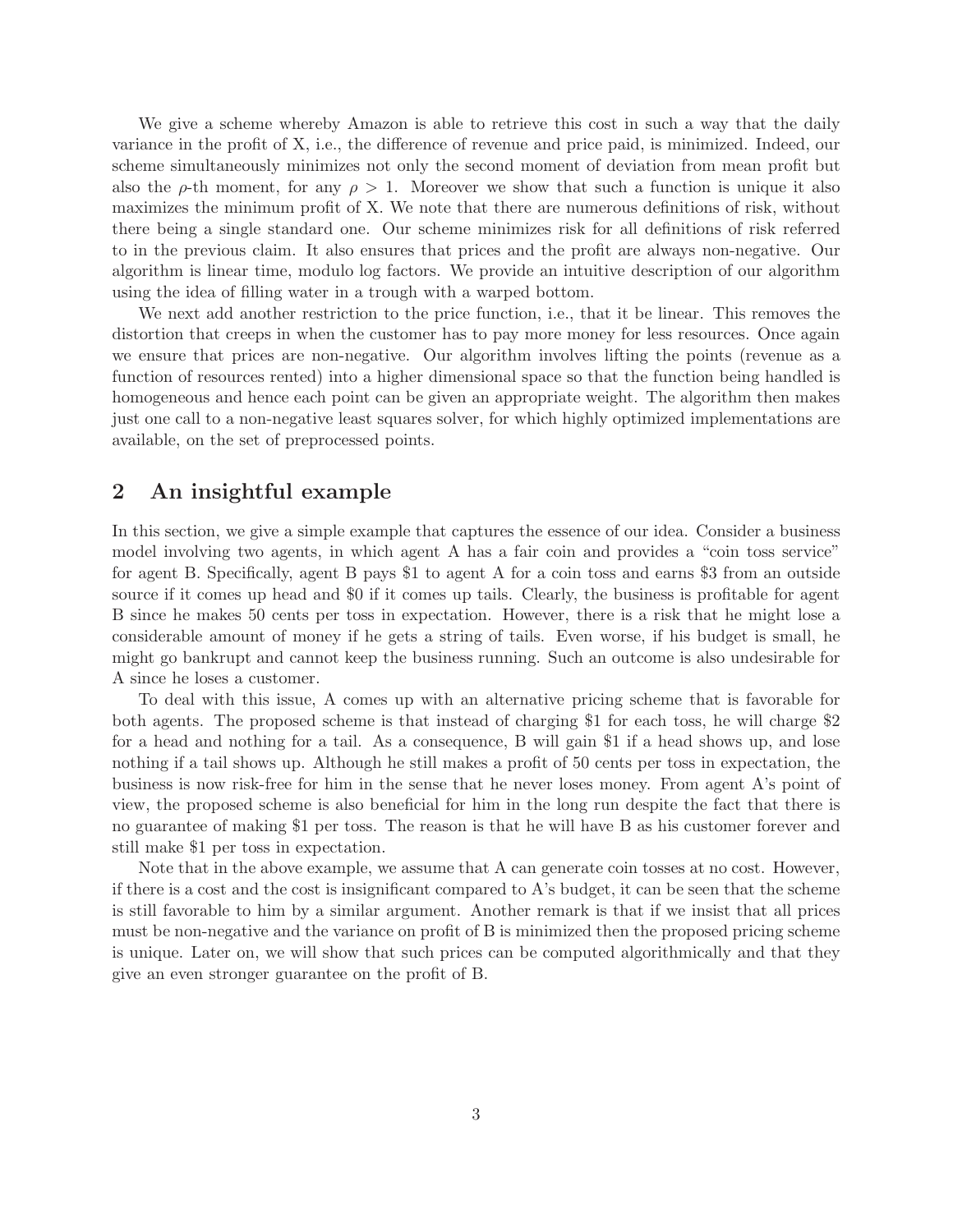### 3 Model and definitions

We give a formal description of the model on which our results are based. The model involves two agents: a *provider* (called Amazon above) who sells resources and a *customer* (named X above) who uses resources to make profit from an outside source. The customer has a distribution on his demand which both agents agree upon. For example, they can obverse the history of usage of the customer over a period of time. Moreover, we assume that the customer has a revenue function, which is a function of resources consumed and must report it (truthfully or not) to the provider. To analyze, we take on the role of the provider and propose a pricing scheme for the customer based on his reported revenue function. We will show that our pricing scheme minimizes the deviation of the customer's profit. Therefore, the customer who is assumed to be rational and wants to minimize his risk, will report his revenue function truthfully.

Let m be the number of resources and let  $r = (r_1, r_2, \ldots, r_m)$  be a demand vector of the customer on the resources. We assume that  $r$  follows a discrete distribution with probability mass function  $f(\mathbf{r}): S \to R$  where  $S = \{r^{(1)}, \ldots, r^{(N)}\}$  is a discrete domain of size N. Let  $q(\mathbf{r}): S \to R$ be our original starting price function. In other words,  $q(r)$  denotes the price that we are willing to charge for r. Finally, let  $v(r): S \to R$  be the revenue function of the customer on r.

We are interested in price functions where the expected price is exactly equal to the expected starting price.

**Definition 3.1.** A *fair price function* is a price function  $p(r)$  such that

$$
\sum_{r \in S} p(r)f(r) = \sum_{r \in S} q(r)f(r).
$$

Next, we are also interested in price functions that assume only non-negative values.

**Definition 3.2.** A *non-negative price function* is a price function  $p(r)$  such that  $p(r) \geq 0 \forall r \in S$ .

Moreover, the target price function must give a guarantee on the customer's profit that it should not deviate too much from the expected value. Since the customer has revenue  $v(\mathbf{r})$  and cost  $p(\mathbf{r})$ on r, his net profit is  $v(r) - p(r)$ . For a fair price  $p(r)$ , the expected profit  $\mu$  is given by

$$
\sum_{\mathbf{r}\in S} \left(v(\mathbf{r}) - p(\mathbf{r})\right) f(\mathbf{r}) = \sum_{\mathbf{r}\in S} \left(v(\mathbf{r}) - q(\mathbf{r})\right) f(\mathbf{r}).
$$

Definition 3.3. A *steady-profit price function* is a fair and non-negative price function that minimizes

$$
\sum_{\mathbf{r}\in S}\left(v(\mathbf{r})-p(\mathbf{r})-\mu\right)^{\rho}f(\mathbf{r})
$$

over all such functions for all  $\rho > 1$ .

Note that it is not obvious that a steady-profit price function should exist. However, in the next section we will show that such a function not only exists but can also be computed efficiently.

## 4 A water-filling algorithm

In this section, we present an algorithm for computing a price with the following properties: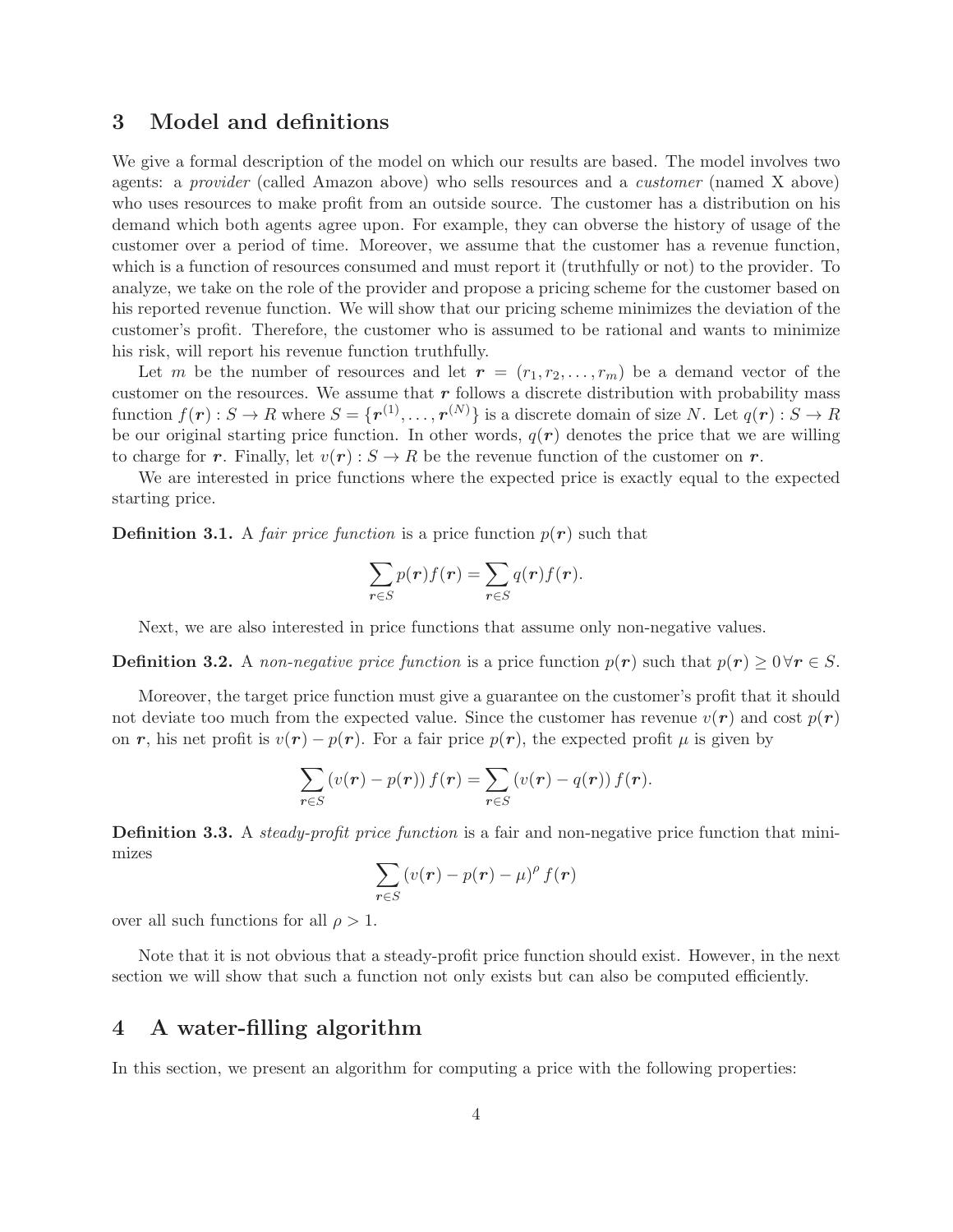- 1. *Fairness:* The target price function is a fair price function, i.e., the customer has to pay the same amount compared to the starting price in expectation.
- 2. *Risk-freeness:* The customer's profit is non-negative in the whole domain, i.e., he never loses money.
- 3. *Non-negativity:* The price is non-negative on the whole domain, i.e, we never pay the customer.
- 4. *Stability:* The price function is a steady profit price, i.e., the ρ-moment of the profit deviation from the mean value is minimized for any  $\rho > 1$ .

The main algorithm, which we call WATERLEVELPRICING, is given in Figure [1.](#page-5-0) At a high level, it can be viewed as raising prices such that the profit values are as equal as possible until the price function becomes a fair function. An intuitive illustration of the algorithm is flipping the revenue function up side down and start raising prices as if they are water flowing in the function's surface.

 $p(r) = \text{WATERLEVELPRICING}(f(r), q(r), v(r))$ **Input:** Distribution function  $f(r)$ , starting price function  $q(r)$ , revenue function  $v(r)$ . **Output:** Steady-profit price function  $p(r)$ .

1. Define  $v_L(\mathbf{r}) : S \to R$  as follows:

$$
v_L(\mathbf{r}) = \begin{cases} v(\mathbf{r}) - L \text{ if } v(\mathbf{r}) > L, \\ 0 \text{ otherwise.} \end{cases}
$$

Use binary search to find L such that  $v_L(r)$  is a fair price function. In other words, we find  $L$  such that

$$
\sum_{\mathbf{r}\in S} v_L(\mathbf{r})f(\mathbf{r}) = \sum_{\mathbf{r}\in S} q(\mathbf{r})f(\mathbf{r}).
$$

2. Return  $p(\mathbf{r}) = v_L(\mathbf{r}).$ 

<span id="page-5-0"></span>Figure 1: Algorithm for Computing a Steady-profit Price Function.

We give the following lemma, which is needed for the proof of the main theorem.

<span id="page-5-1"></span>**Lemma 4.1.** Let  $a, b, \rho$  be positive real constants and  $\rho > 1$ . Let  $x_1$  and  $x_2$  be two real variables *such that*  $x_1 > x_2$ . There exists  $\Delta$  *such that for all*  $\delta < \Delta$ *, if we decrease*  $x_1$  *by*  $\delta$  *and increase*  $x_2$ by  $\frac{a\delta}{b}$ , then the value of

$$
\Phi=ax_1^\rho+bx_2^\rho
$$

*will decrease.*

*Proof.* Assume that  $ax_1+bx_2 = c$  for some fixed value c. We can write  $x_2$  as  $(c-ax_1)/b$ . Substituting gives

$$
\Phi(x_1) = ax_1^{\rho} + \frac{(c - ax_1)^{\rho}}{b^{\rho - 1}}.
$$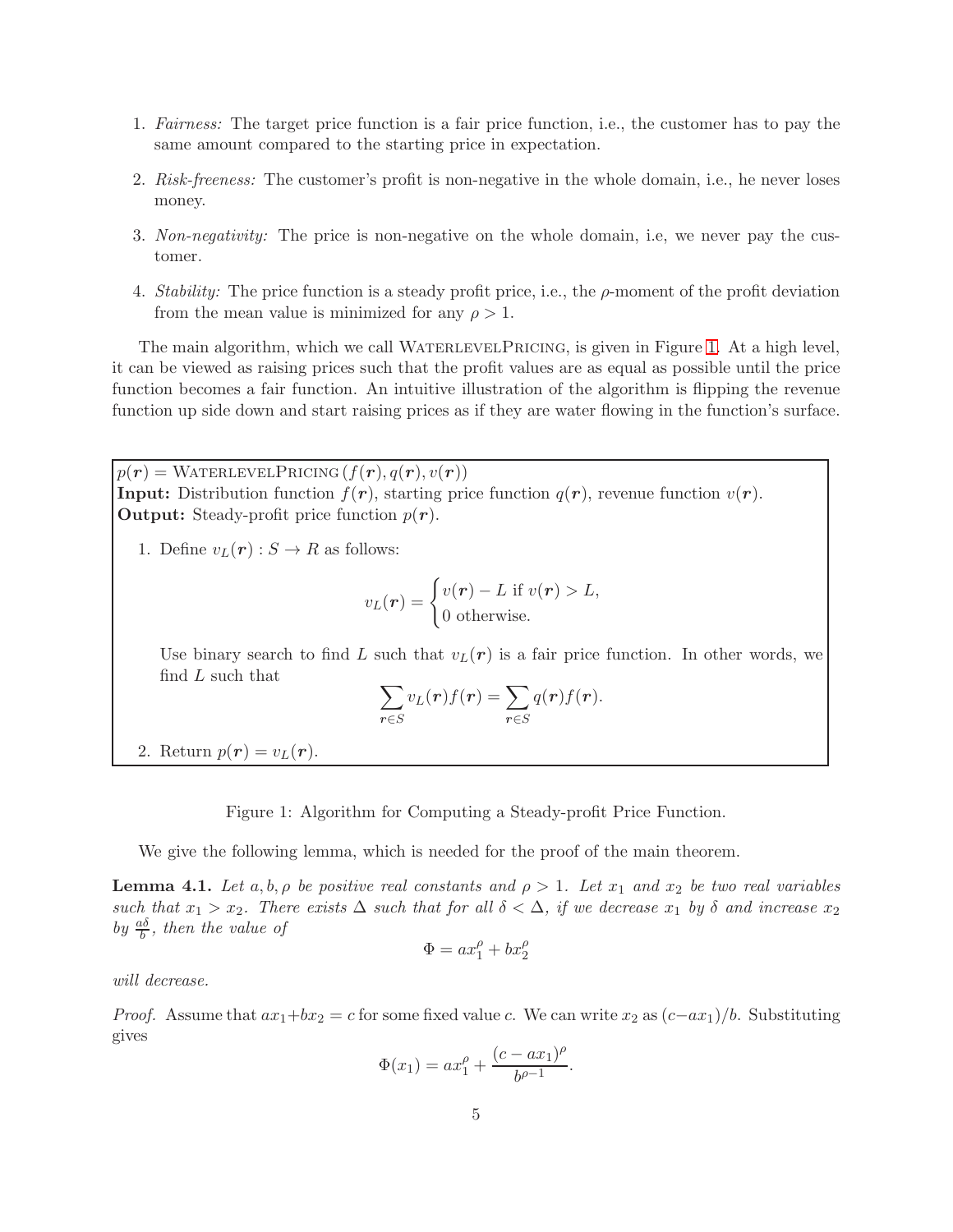Taking derivative with respect to  $x_1$  gives

$$
\frac{\partial \Phi(x_1)}{\partial x_1} = \rho a x_1^{\rho-1} - \rho a \frac{(c - ax_1)^{\rho-1}}{b^{\rho-1}} = \rho a (x_1^{\rho-1} - x_2^{\rho-1}).
$$

Since  $\rho > 1$  and  $a > 0$ ,  $\rho a(x_1^{\rho-1} - x_2^{\rho-1})$  $\binom{p-1}{2}$  > 0 if and only if  $x_1 > x_2$ . It follows that for all  $\delta < \Delta = \frac{(x_1 - x_2)b}{a+b}$  we must have  $x_1 - \delta > x_2 + \frac{a\delta}{b}$  $\frac{\omega}{b}$ , and thus  $\Phi(x_1 - \delta) > \Phi(x_1)$ . The lemma then follows.  $\Box$ 

**Theorem 4.2.** Given probability mass function  $f(r)$ , starting price function  $q(r)$  and revenue *function*  $v(\mathbf{r})$ , WATERLEVELPRICING *returns a steady-profit price function in time*  $O(N \log V)$ , *where*  $V = \max_{r \in S} v(r)$  *is the maximum value of the revenue function on the domain* S. Moreover, *such a function is unique and with respect to it, customer's profit is always non-negative and the minimum profit is maximized.*

*Proof.* From the definition of  $v_L(r)$ , it is easy to see that  $\sum_{r \in S} v_L(r) f(r)$  increases when L decreases. Also,  $V = \max_{r \in S} v(r)$  is an upper bound on L. It follows that using binary search, we can find L such that

$$
\sum_{r \in S} v_L(r) f(r) = \sum_{r \in S} q(r) f(r).
$$

in  $O(\log V)$  steps, where each step involves computing a summation in  $O(N)$  time.

It remains to show that the returned function is a steady-profit price function. We will prove that a steady-profit price function  $p(r)$  is obtained only at a non-negative fair price function where the profit values are as equal as possible. By as equal as possible, we mean the profit is equal to a same value everywhere except at points r such that  $p(r) = 0$ , where the profit is less than that value. It will then follow that such a function is unique and  $v_L(r)$  is the desired function (with profit L at every r such that  $v_L(r) > 0$ . It will also be clear that with respect to the unique function, the customer's profit is always non-negative and the minimum profit is maximized.

Assume that  $p(r)$  is a non-negative fair price function such that with respect to  $p(r)$ , the profit is not as equal as possible. We show that  $p(r)$  can be modified such that the  $\rho$ -moment

$$
\sum_{r \in S} \left( v(\mathbf{r}) - p(\mathbf{r}) - \mu \right)^{\rho} f(\mathbf{r}).
$$

decreases for all  $\rho > 1$ .

Let  $h(r) = v(r) - p(r) - \mu$  be the deviation of the customer's profit from the mean value. Since  $p(r)$  does not make the profit as equal as possible,  $\exists r_1, r_2$  such that  $h(r_1) \neq h(r_2)$  and  $p(r_1)$ ,  $p(r_2)$  are both positive. Without loss of generality, we may assume that  $h(r_1) > h(r_2)$ . By Lemma [4.1,](#page-5-1) there exists a  $\Delta$  such that for all  $\delta < \Delta$ , decreasing  $h(r_1)$  by  $\delta$  and increasing  $h(r_2)$ by  $\delta f(\mathbf{r}_1)/f(\mathbf{r}_2)$  will result in a decrease the quantity  $h(\mathbf{r}_1)^{\rho} f(\mathbf{r}_1) + h(\mathbf{r}_2)^{\rho} f(\mathbf{r}_2)$  for all  $\rho > 1$ .

Let  $\delta = \min(\Delta, p(\mathbf{r}_2)f(\mathbf{r}_2)/f(\mathbf{r}_1))$ , and consider the following modification on  $p(\mathbf{r})$ :

$$
1. \, p(\mathbf{r}_1) \leftarrow p(\mathbf{r}_1) + \delta,
$$

$$
2. \ \ p(\boldsymbol{r}_2) \leftarrow p(\boldsymbol{r}_2) - \delta f(\boldsymbol{r}_1) / f(\boldsymbol{r}_2),
$$

3.  $p(r) \leftarrow p(r)$  for all  $r \neq r_1, r_2$ .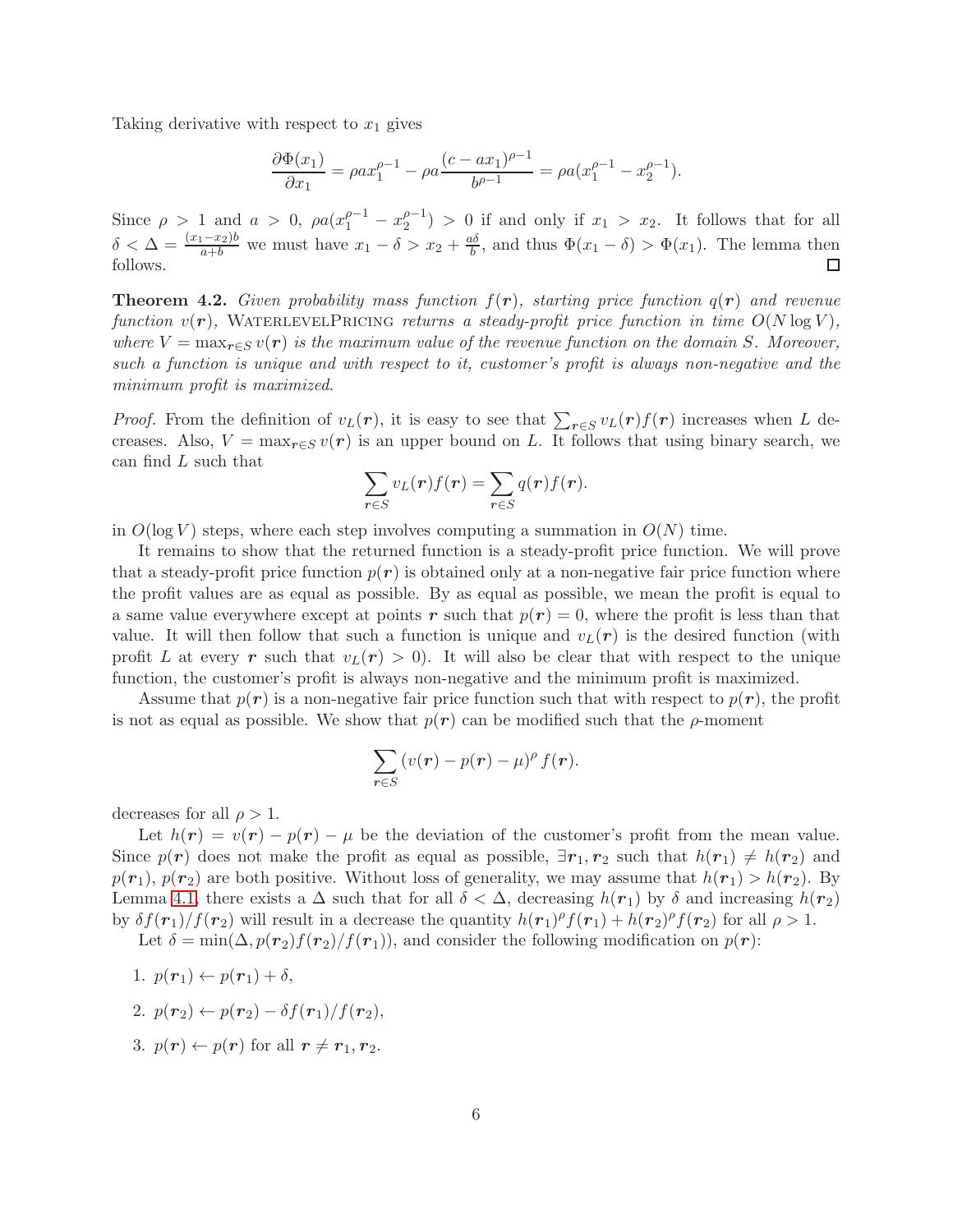It is easy to see that with the modification,  $p(\mathbf{r})$  is still fair and non-negative. Moreover,  $h(\mathbf{r}_1)$ decreases by  $\delta$  and  $h(r_2)$  increases by  $\delta f(r_1)/f(r_2)$ . It follows that for all  $\rho > 1$ , the  $\rho$ -moment  $\sum_{r \in S} h(r)^{\rho} f(r)$  decreases as desired.  $\Box$ 

Since WATERLEVELPRICING computes a fair, risk-free and steady-profit price function, the reasonable customer will report his revenue function truthfully. We obtain the following corollary immediately.

Corollary 4.3. *The pricing scheme* WaterlevelPricing *is incentive compatible.*

### 5 A least squares algorithm

In the previous section, we presented an alternative pricing scheme that is favorable for both agents in the model. We also showed that the scheme has some desirable properties such as the customer's profit is always non-negative and its deviation from the mean value is minimized. Despite that fact, the pricing function can be quite unnatural. For instance, it can happen that the customer has to pay more money for less resources. In this section, we prevent such unwanted outcomes from happening by adding a reasonable assumption on the price function. To be precise, we insist that the price function must be a linear function of the resources, that is, it must be of the form  $p(\boldsymbol{r}) = \sum_{i=1}^{m} a_i r_i + a_0$  for non-negative  $a_i$ s.

**Remark 5.1.** It is a common practice to write a linear function  $p(\bm{r}) = \sum_{i=1}^{m} a_i r_i + a_0$  as  $p(\bm{r}) = \bm{a}^T \bm{r}$ where  $r_0 = 1$  for all r. The above convenience trick allows us to ignore the constant term in the linear function. Throughout this section, we will adopt this representation and assume that  $r$  is an  $(m + 1)$ -dimensional vector with  $r_0 = 1$ .

Not surprisingly, with the new restriction, the target function cannot satisfy all properties of the function introduced in the previous section. Specifically, we cannot have the property that the customer's profit is always non-negative. Instead, our goal is to find a linear price function with non-negative coefficients such that the variance of the profit is minimized. To be precise, we are interested in price function with the following properties:

- 1. *Fairness:* The target price function is a fair price function.
- 2. *Linearity:* The target price function is a linear function.
- 3. *Non-negativity:* The target price function is non-negative in the whole domain.
- 4. *Stability:* The target price function minimizes the profit variance subject to the above 3 conditions.

We give an algorithm for computing a desired price function in Figure [2.](#page-8-0) Our algorithm uses an oracle that solves non-negative least squares, a constrained version of the normal least squares problem where the coefficients of the linear function are not allowed to be negative. For the details of nonnegative least squares solvers, please see  $[10, 8, 7]$  $[10, 8, 7]$  $[10, 8, 7]$ . The definition of NONNEGATIVELEASTSQUARES oracle is given below.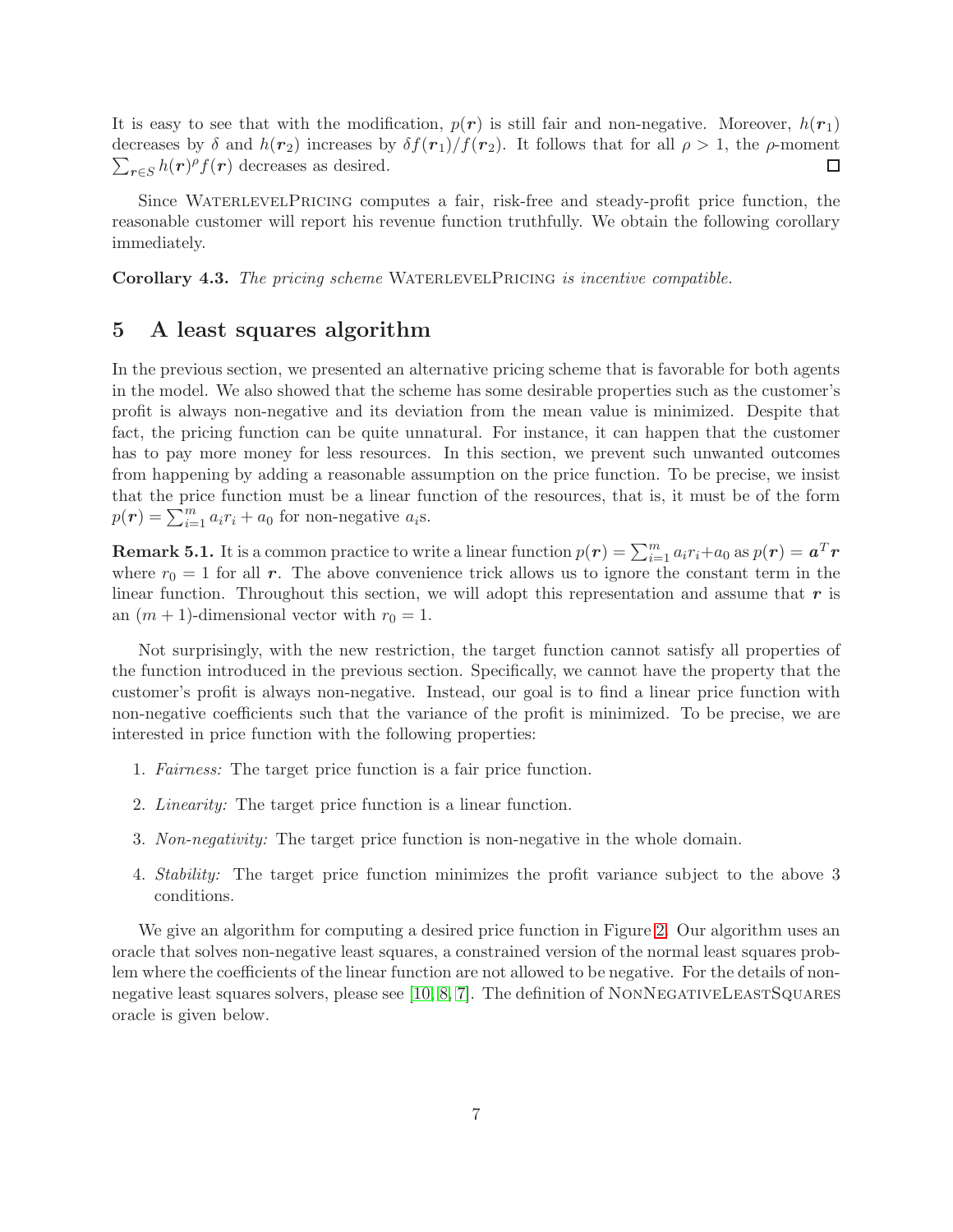Definition 5.2. NONNEGATIVELEASTSQUARES  $(X, y)$  is an oracle that, on input  $X \in R^{n \times m}$  and  $y \in \mathbb{R}^n$ , returns a non-negative vector  $a \in \mathbb{R}^m$  such that

$$
y = Xa + \epsilon,
$$

and  $\|\boldsymbol{\epsilon}\|_2^2$  $\frac{2}{2}$  is minimize.

 $p(\mathbf{r}) =$  LINEARPRICING  $(f(\mathbf{r}), q(\mathbf{r}), v(\mathbf{r}))$ 

**Input:** Probability mass function  $f(r)$ , starting price function  $q(r)$  and revenue function  $v(r)$ . **Output:** Linear price function  $p(r)$  with non-negative coefficients that minimizes the profit variance.

- 1. Compute  $\mu = \sum_{k=1}^{N} (v(\mathbf{r}^{(k)}) q(\mathbf{r}^{(k)})) f(\mathbf{r}^{(k)})$ .
- 2. For  $1 \leq k \leq N$ , let

$$
y^{(k)} = (v(\mathbf{r}^{(k)}) - \mu) \sqrt{f(\mathbf{r}^{(k)})},
$$
  

$$
\mathbf{x}^{(k)} = \mathbf{r}^{(k)} \sqrt{f(\mathbf{r}^{(k)})}.
$$

3. Let M be a big number, and

$$
y^{(N+1)} = M \sum_{k=1}^{N} \left( v(r^{(k)}) - \mu \right) f(r^{(k)}),
$$
  

$$
x^{(N+1)} = M \sum_{k=1}^{N} r^{(k)} f(r^{(k)}).
$$

4. Let  $a \leftarrow \text{NonNEGATIVELEASTSQUARES}(\boldsymbol{X}, y)$  where

$$
\boldsymbol{X} = \begin{bmatrix} \boldsymbol{x}^{(1)^T} \\ \vdots \\ \boldsymbol{x}^{(N+1)^T} \end{bmatrix} \text{ and } \boldsymbol{y} = \begin{bmatrix} y^{(1)} \\ \vdots \\ y^{(N+1)} \end{bmatrix}.
$$

5. Return  $p(r) = a^T r$ .

<span id="page-8-0"></span>Figure 2: Algorithm for Computing a Linear Price Function.

We give the main theorem of the section and its proof.

**Theorem 5.3.** Given probability mass function  $f(r)$ , starting price function  $q(r)$  and revenue *function*  $v(\mathbf{r})$ , LINEARPRICING *returns* a *fair price function*  $p(\mathbf{r}) = \mathbf{a}^T \mathbf{r}$  *such that*  $\mathbf{a}$  *is nonnegative and*  $\sum_{r \in S} (v(r) - p(r) - \mu)^2 f(r)$  *is minimized among all such functions.*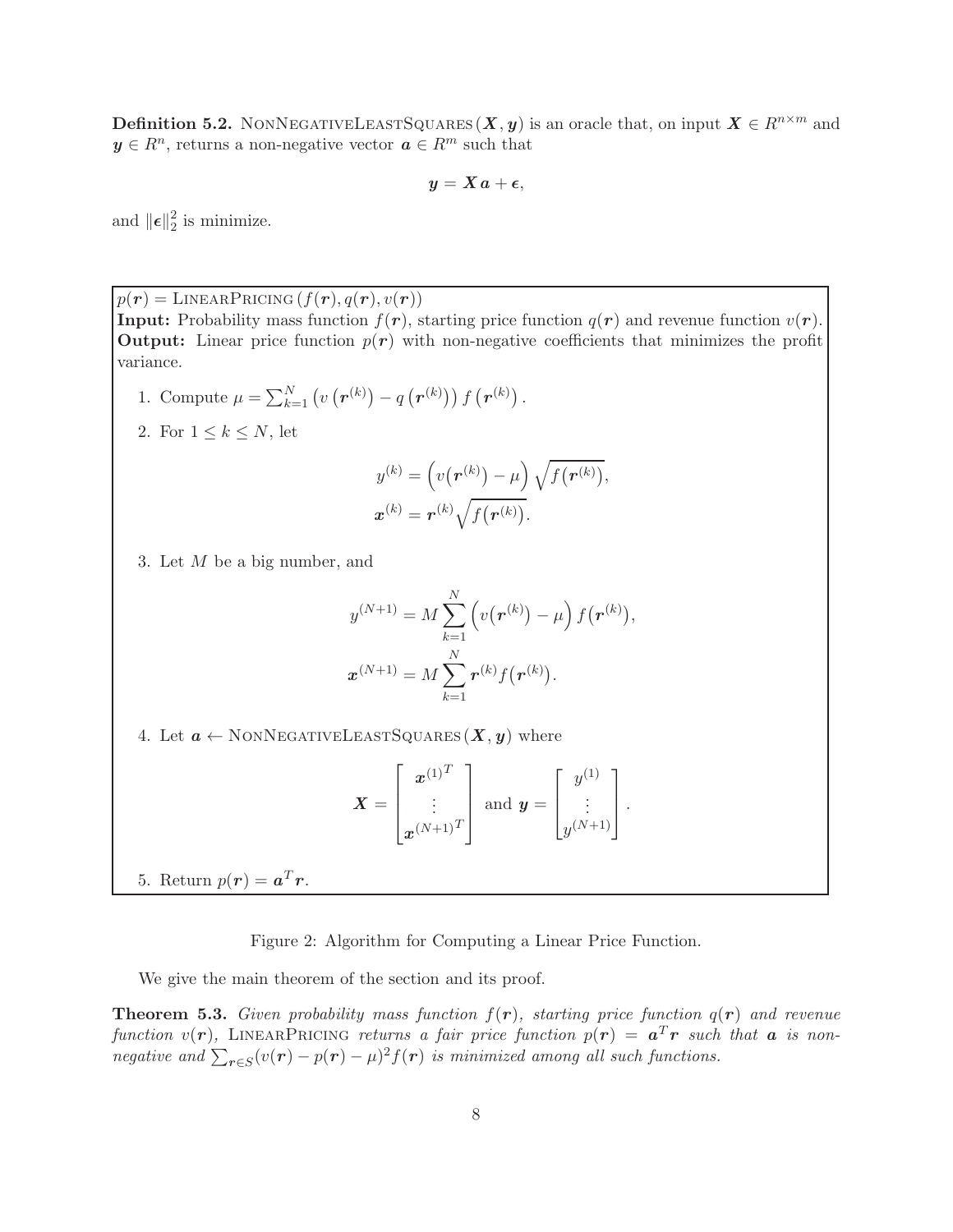*Proof.* Recall that  $y = Xa + \epsilon$ . Rearranging gives

$$
\|\boldsymbol{\epsilon}\|_2^2 = \sum_{k=1}^{N+1} \left( y^{(k)} - \boldsymbol{a}^T \boldsymbol{x}^{(k)} \right)^2.
$$

Let

$$
\overline{y} = \sum_{k=1}^{N} \left( v(\boldsymbol{r}^{(k)}) - \mu \right) f(\boldsymbol{r}^{(k)}),
$$

$$
\overline{x} = \sum_{k=1}^{N} \boldsymbol{r}^{(k)} f(\boldsymbol{r}^{(k)}).
$$

We may assume  $M$  is sufficiently large to guarantee that for an optimal solution  $\boldsymbol{a}$  returned by NONNEGATIVELEASTSQUARES  $(\bm{X},\bm{y}),\,\overline{y}-\bm{a}^T\overline{\bm{x}}$  must go to 0.

This condition ensures that  $p(r)$  is a fair price function, that is, the expected price is equal to the expected starting price. We have

$$
\overline{y} - \mathbf{a}^T \overline{\mathbf{x}} = \sum_{k=1}^N \left( v(\mathbf{r}^{(k)}) - \mu \right) f(\mathbf{r}^{(k)}) - \mathbf{a}^T \sum_{k=1}^N \mathbf{r}^{(k)} f(\mathbf{r}^{(k)})
$$

$$
= \sum_{k=1}^N \left( v(\mathbf{r}^{(k)}) - \mu - \mathbf{a}^T \mathbf{r}^{(k)} \right) f(\mathbf{r}^{(k)})
$$

$$
= 0.
$$

It follows that

$$
\mu = \mu \sum_{k=1}^{N} f(\mathbf{r}^{(k)}) = \sum_{k=1}^{N} \left( v(\mathbf{r}^{(k)}) - p(\mathbf{r}^{(k)}) \right) f(\mathbf{r}^{(k)}).
$$

By construction,

$$
\mu = \sum_{k=1}^{N} \left( v(\mathbf{r}^{(k)}) - q(\mathbf{r}^{(k)}) \right) f(\mathbf{r}^{(k)}).
$$

Therefore,

$$
\sum_{k=1}^{N} p(\boldsymbol{r}^{(k)}) f(\boldsymbol{r}^{(k)}) = \sum_{k=1}^{N} q(\boldsymbol{r}^{(k)}) f(\boldsymbol{r}^{(k)})
$$

as desired.

Moreover, since M is sufficiently large, minimizing  $\|\epsilon\|_2^2$  $\frac{2}{2}$  is equivalent to minimizing

$$
\sum_{k=1}^N \left(y^{(k)} - \boldsymbol{a}^T\boldsymbol{x}^{(k)}\right)^2
$$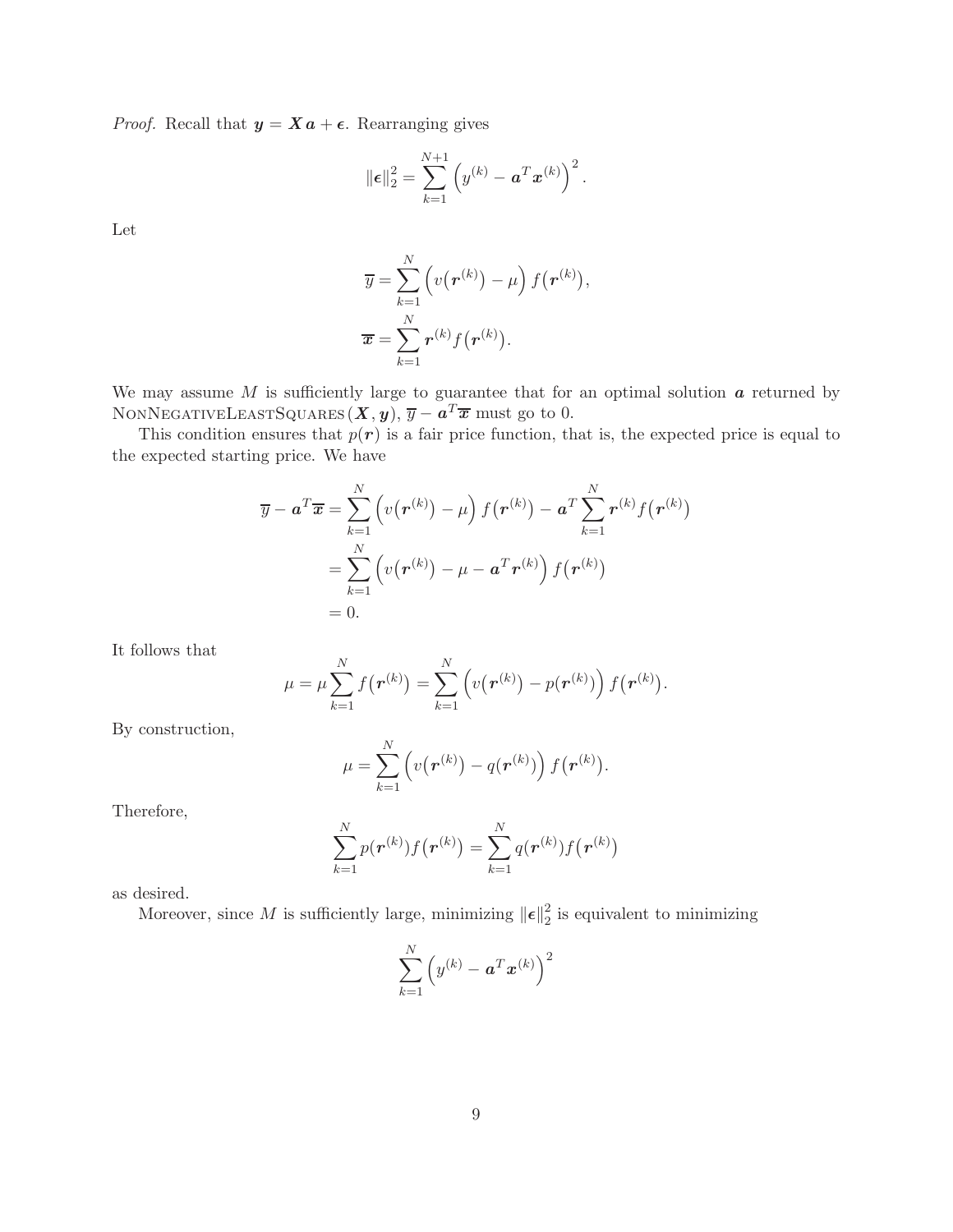subject to  $\bar{y} - a^T \bar{x} = 0$ , i.e., subject to  $p(r)$  being a fair price function. We have

$$
\sum_{k=1}^{N} \left( y^{(k)} - \mathbf{a}^{T} \mathbf{x}^{(k)} \right)^{2} = \sum_{k=1}^{N} \left( \left( v(\mathbf{r}^{(k)}) - \mu \right) \sqrt{f(\mathbf{r}^{(k)})} - \mathbf{a}^{T} \mathbf{r}^{(k)} \sqrt{f(\mathbf{r}^{(k)})} \right)^{2}
$$

$$
= \sum_{k=1}^{N} \left( v(\mathbf{r}^{(k)}) - \mu - \mathbf{a}^{T} \mathbf{r}^{(k)} \right)^{2} f(\mathbf{r}^{(k)})
$$

$$
= \sum_{k=1}^{N} \left( v(\mathbf{r}^{(k)}) - p(\mathbf{r}^{(k)}) - \mu \right)^{2} f(\mathbf{r}^{(k)}).
$$

Therefore, the minimized quantity is precisely the variance of profit.

Since NONNEGATIVELEASTSQUARES  $(X, y)$  returns a non-negative vector  $a$ , the linear function  $p(r) = a<sup>T</sup>r$  has non-negative coefficients as claimed.

 $\Box$ 

The following corollary follows immediately from the fact that LINEARPRICING returns a fair, linear and non-negative price such that the profit variance is minimized.

**Corollary 5.4.** Assume that the starting price function  $q(r)$  is a non-negative and linear, the *pricing scheme* LinearPricing *is incentive compatible.*

#### 6 Discussion

The reason to seek a pricing function that is linear in the resources rented is to remove the distortion that a customer has to pay more money for less resources. We note that linearity is not essential for ensuring this, in fact any monotone function will also suffice. This motivates the following question: find a price function that is monotome in the resources rented so that it is non-negative and minimizes the variance of the profit among all such functions. We believe that a variant of our water-filling algorithm should solve this problem.

One feature of the linear pricing function is that it is robust to mistakes in the reported revenue function in the sense that price function will not change much as a result of altering a few points. Furthermore, this method does not need the revenue functions at all values of resources rented, it works even if some of these points are missing.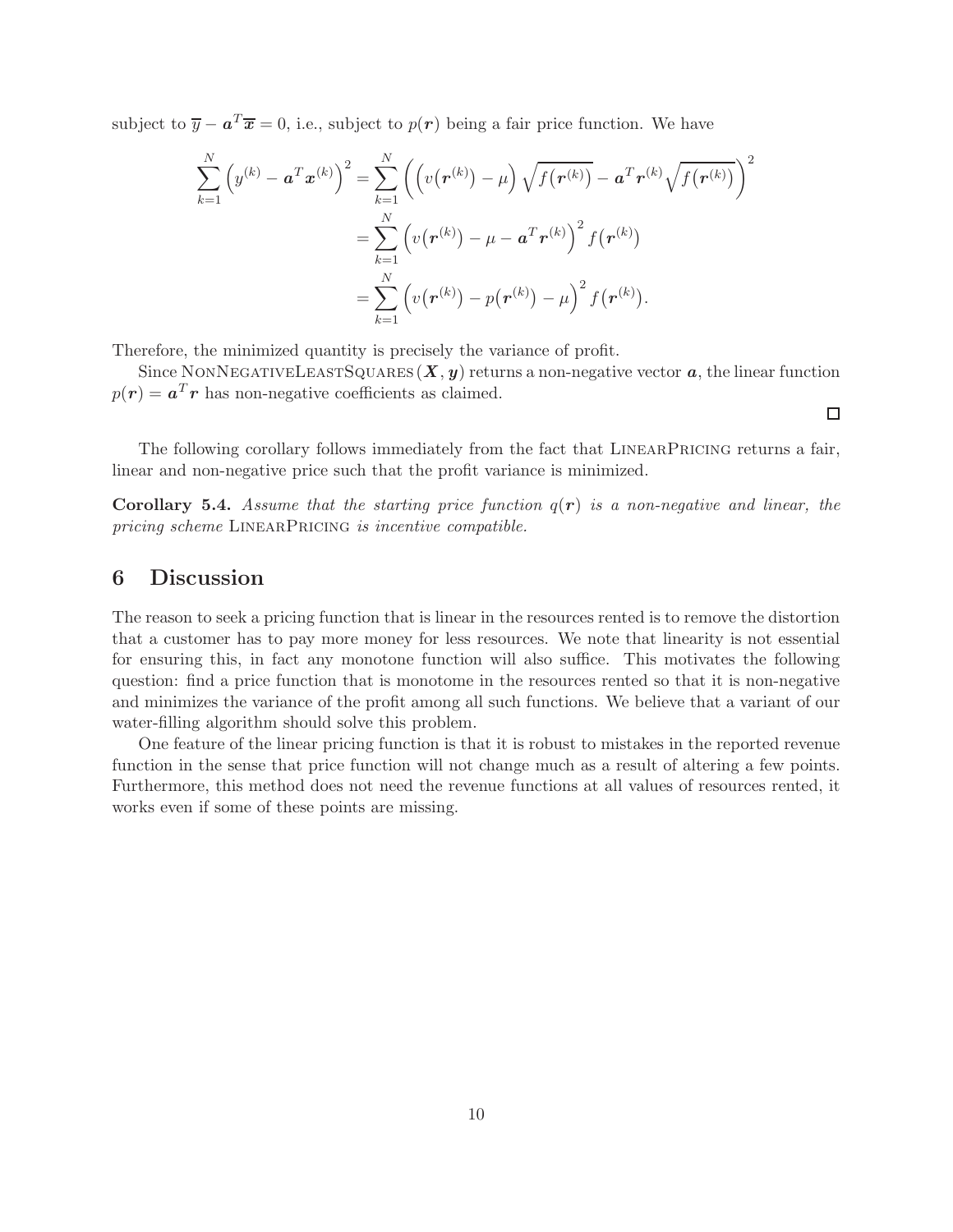## <span id="page-11-7"></span>References

- <span id="page-11-9"></span>[1] Vineet Abhishek, Ian A. Kash, and Peter B. Key. Fixed and market pricing for cloud services. in arXiv, 2012.
- <span id="page-11-0"></span>[2] J Anselmi, D Ardagna, J C Lui, A Wierman, Y Xu, and Z Yang. The economics of the cloud: Price competition and congestion. In *Proceedings of NetEcon*, 2013.
- [3] M Armbrust, A Fox, R Griffith, A Joseph, R Katz, A Konwinski, G Lee, D Patterson, A Rabkin, I Stoica, and M Zaharia. Above the clouds: A Berkeley view of cloud computing, 2009.
- <span id="page-11-13"></span>[4] Hitesh Ballani, Keon Jang, Thomas Karagiannis, Changhoon Kim, Dinan Gunawardena, and Greg O'Shea. Chatty tenants and the cloud network sharing problem. In *Proc. 10th Usenix Conf. Networked Systems Design and Implementation*, 2013.
- <span id="page-11-14"></span><span id="page-11-11"></span>[5] Orna Agmon Ben-Yehuda, Muli Ben-Yehuda, Assaf Schuster, and Dan Tsafrir. Deconstructing Amazon EC2 spot instance pricing. *ACM Trans. Economics and Computation*, 2013.
- <span id="page-11-17"></span>[6] G Blocq, Y Bachrach, and P Key. Game and applications to pricing in cloud computing. In *Proc. 2014 Intl Conf. Autonomous Agents and Multi-Agent Systems*, 2014.
- [7] C Boutsidis and P Drineas. Random projections for the nonnegative least-squares problem. *Linear Algebra and its Applications*, (431):2009.
- <span id="page-11-16"></span>[8] R Bro and S De Jong. A fast non-negativity-constrained least squares algorithm. *Journal of Chemometrics*, (11), 1997.
- <span id="page-11-15"></span><span id="page-11-12"></span>[9] S Ceppi and I Kash. Personalized payments for Storage-as-a-Service. In *Proc. 10th Workshop the Economics of Networks, Systems, and Computation*, 2015.
- <span id="page-11-1"></span>[10] D Chen and R J Plemmons. Nonnegativity constraints in numerical analysis. In *Proceedings of the Symposium on the Birth of Numerical Analysis*, 2009.
- <span id="page-11-5"></span>[11] Louis Columbus. Roundup of cloud computing forecasts and market estimates, 2016. Forbes.
- [12] N. Devanur, J. Garg, R. Mehta, V. V. Vazirani, and S. Yazdanbod. A market for scheduling, with applications to cloud computing. in arXiv, 2016.
- <span id="page-11-10"></span><span id="page-11-2"></span>[13] AWS Inc. Amazon EC2 Pricing. <https://aws.amazon.com/ec2/pricing/>.
- <span id="page-11-6"></span>[14] N Jain, I Menache, J Naor, and J Yaniv. A truthful mechanism for value-based scheduling in cloud computing. *Theory of Computing Systems*, 2014.
- <span id="page-11-4"></span>[15] Ian A. Kash and Peter B. Key. Pricing the cloud. *Internet Economics*, 2016.
- <span id="page-11-3"></span>[16] D M Kreps. A course in microeconomic theory, 1990.
- <span id="page-11-8"></span>[17] A Mas-Colell, M Whinston, and J Green. Microeconomic theory, 1995.
- [18] D Niu, C Feng, and B Li. Pricing cloud bandwidth reservations under demand uncertainty. In *Proceedings of ACM SIGMETRIC*, 2012.